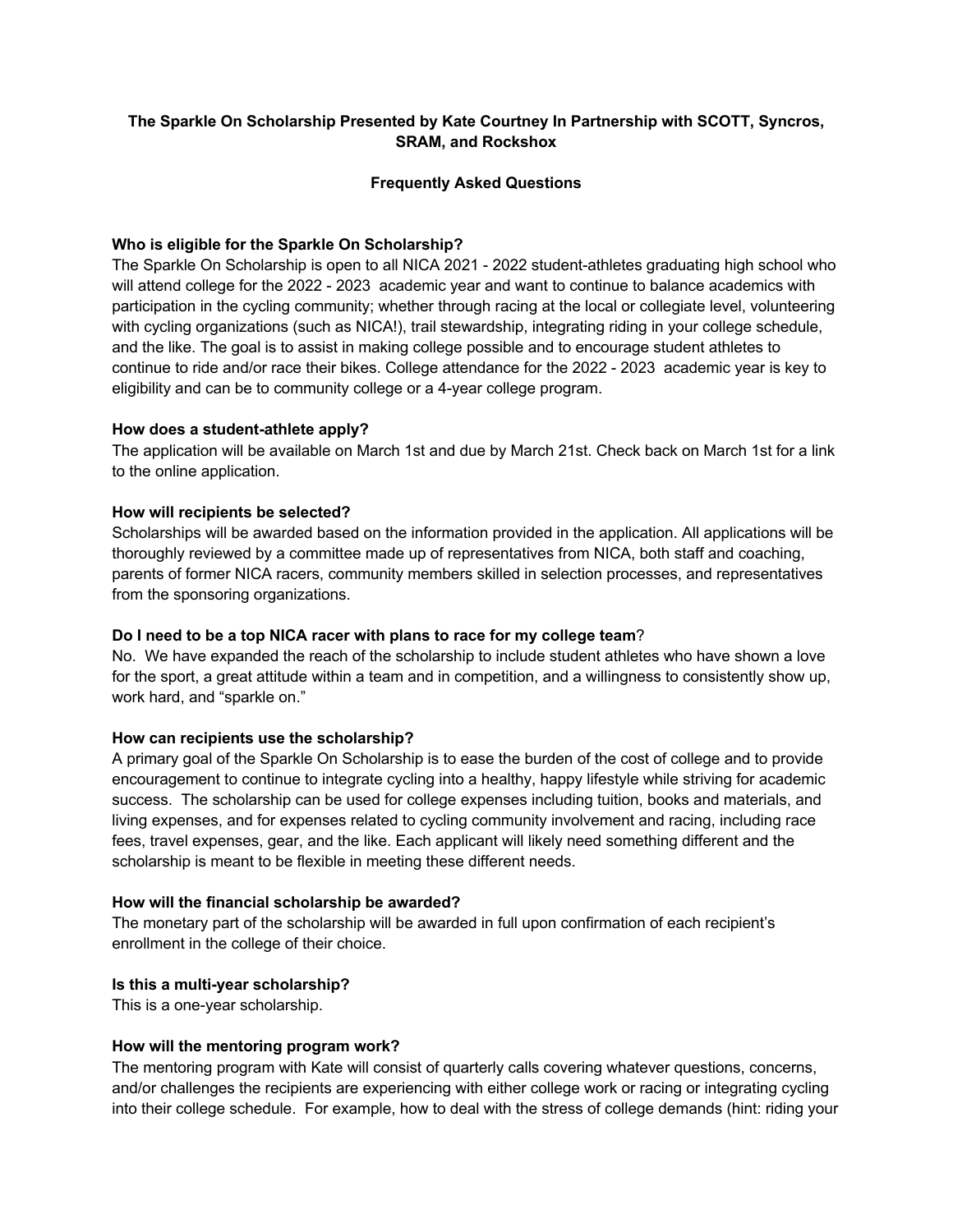bike is one of the best tools for promoting physical and mental well-being and connecting to a new community!). For those students who will be racing competitively, the mentoring examples could include, tips on how to get classwork done while traveling and competing, getting professors on your side when race schedules mean missing in-person class time, clarifying race goals and learning to balance them with being a college student, and generally how to make sure to keep the joy and passion for cycling alive.

## **Will scholarship recipients receive a Scott bike this year?**

We are working on putting together an equipment package for this year's Sparkle On Scholars. Check back for details!

### **How will a student-athlete's financial need be evaluated in the application process?**

While financial need is not a requirement to be considered for the scholarship, need will be taken into consideration in the selection process. If you have financial limitations that will make going to college and continuing to participate in the cycling community a hardship be sure to let us know on the application. Whatever details you wish to share will be helpful in the decision-making process.

### **Do I need to have a certain GPA to be considered for this scholarship?**

No. We are, however, looking for student-athletes who have shown grit and determination in the pursuit of good grades.

### **Do I need to include a recommendation letter?**

No. Applicants will not need to provide a letter of recommendation, however you will need to share the name and contact details of your NICA coach should the committee need to learn more about you.

# **What if I haven't heard from my dream school or made a decision about where I will be attending college?**

The requirement is that the applicant actually attends college for the 2022 academic year. There is no requirement to know exactly which school at the time of applying for the scholarship.

# **What if I decide to take a "gap year" and defer my acceptance to college for a year, can I still be awarded the scholarship?**

No. The recipient must actually attend college for the 2022-23 academic year.

### **When will I find out if I am selected for the Scholarship?**

We are expecting a large number of applicants and want to take the time necessary to evaluate all applications. It is our goal to make the selections as quickly as possible, but certainly by the end of April 2022.

### **Will this scholarship be available for NICA student-athletes graduating in the future?**

The Sparkle On Scholarship will be awarded to graduating Seniors only in order to assist them in their transition out of NICA. NICA has incredible resources to support student-athletes during their time in high school and the aim of this scholarship is to provide continued support for students who wish to continue to contribute to their cycling community or compete while in college. Currently, all sponsors are committed through 2022 at the same level of support and we hope to continue to provide this scholarship beyond that date. It is our hope that this opportunity will be inspiring for young racers to continue to work hard and aim to be a recipient in their Senior year!